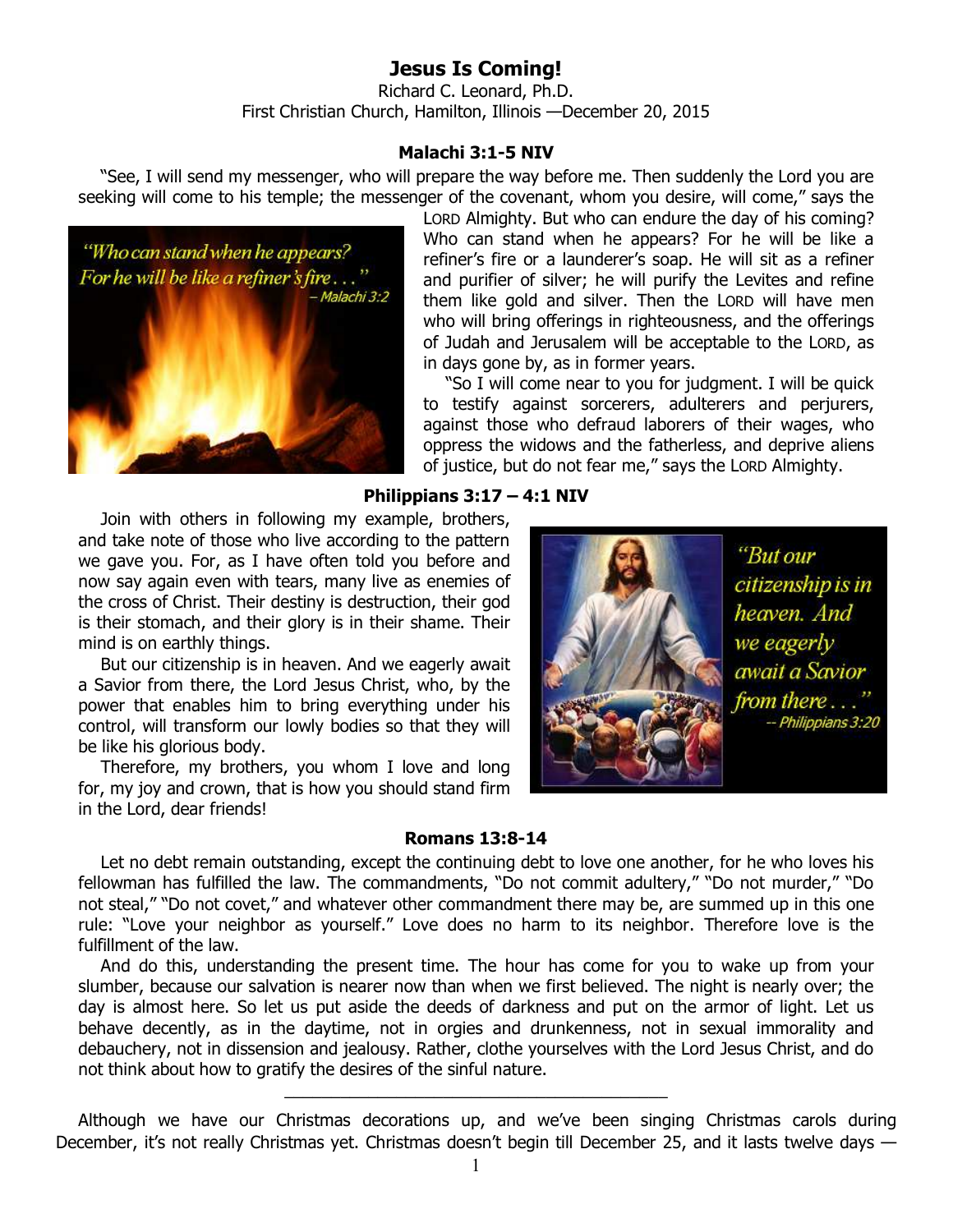as the familiar song says — until Epiphany, on January 6. So although we're celebrating today as Christmas Sunday, we're actually still in the season of Advent, which means "coming." Advent is the time of anticipating the coming of the Messiah — an anticipation that's echoed in the Scriptures that have just been read. The prophet Malachi warns, "Suddenly the Lord you are seeking will come to his temple; the messenger of the covenant, whom you desire, will come. . . . But who can endure the day of his coming?" And the apostle Paul reminds the Philippians, "Our citizenship is in heaven. And we eagerly await a Savior from there, the Lord Jesus Christ . . ." And in Romans 13 he states, "The hour has come for you to wake up from your slumber, because our salvation is nearer now than when we first believed."



Traditionally Advent is a penitential season, like Lent, when we confess our sins and ask forgiveness, in preparation for the appearance of the Lord  $-$  an appearance that will bring justice and deliverance for all who have faithfully served him. The Lord Jesus has already come, and done what the Father sent him to do: to institute the reconciliation of sinful humanity to its Creator. Advent is a time to look beyond what we might call that "first coming" to what's traditionally called the "Second Coming" of the Lord, the completion of that mission of Messiah Jesus. As the Letter to the Hebrews states, "Christ was sacrificed once to take away the sins of many people; and he will appear a second time, not to bear sin, but to bring salvation to those who are waiting for him" (Hebrews 9:28).

In his "first coming" (if we could call it that), the Savior was born in the stable of Bethlehem, walked the dusty paths of Galilee and Judea, proclaimed the coming rule of God, demonstrated that kingdom by healing the sick and demon-oppressed, went to the cross to expose sin for what it is, and rose again to inaugurate the renewed creation that has been God's plan all along — the purpose to which the Law and the Prophets of Israel have been testifying through the centuries. Christmas, and the events that follow like Epiphany, Palm Sunday, Easter, and Pentecost, all celebrate what happened during that "first coming" of the Lord  $-$  events

that are decisive turning points in the history of the world. Today, as we anticipate that celebration, I thought it would be useful to review several ways in which the Lord Jesus "comes" to us in addition to, and as a result of, that "first coming" that we read about in the Gospels.

To begin with, let's discuss the "Second Coming." The possibility of the return of Jesus is on many people's minds today, especially in the light of world events that seem to promise a dark future unless the Lord intervenes to set things right. What people call "Bible prophecy," the prediction of "end-time events," can be a hot topic and sell a lot of books, films, and DVDs. Bible teachers use parts of the Gospels, like Mark 13 and Matthew 24, or the Book of Revelation, or other passages to develop



their particular end-time scenario. Visiting another church recently, I heard a very detailed account of what's supposed to happen in the "end times" of the Second Coming. I'm not going to get into those details, for several reasons.

First, those details are subject to different ways of understanding them. I think when people first heard the Israelite prophets, or Jesus, or the apostle Paul, or the Revelation to John speaking about the coming of the Lord, they understood well enough what they were saying. But in our time we've lost the key to interpreting these things, because we live in a different culture. The Bible often speaks in dramatic word-pictures that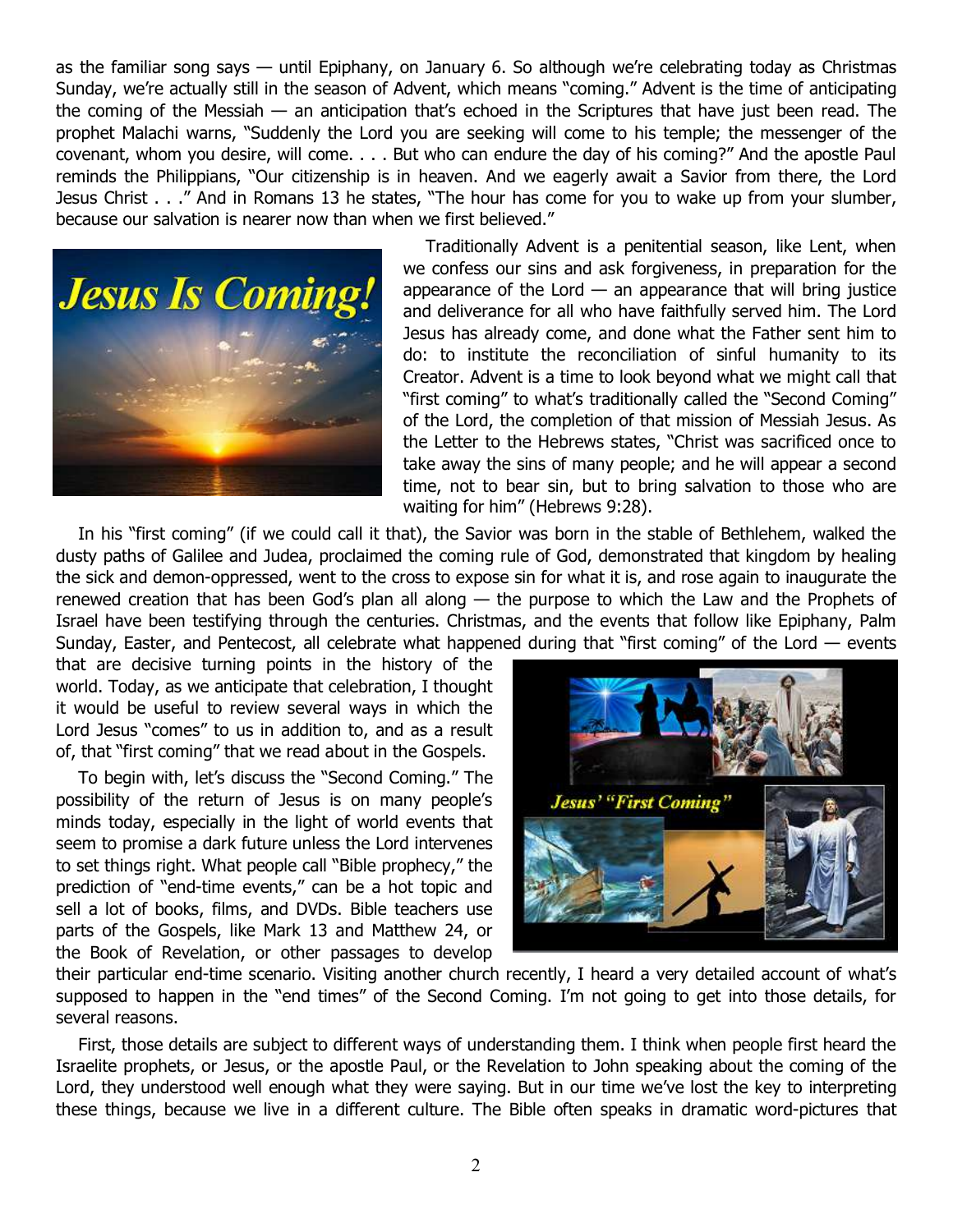provide insight into unfolding events. But today, under the influence of the cultural worldview of scientific materialism, we try to interpret those word-pictures literally and they take on a different meaning.



Let me give you an example. If we read in the Bible that stars will fall from heaven, or the sun will be turned to darkness and the moon to blood, we think the biblical writer is referring to astronomical or meteorological phenomena  $-$  as if the next line is going to be, "And the rest of the country will be partly sunny, with scattered showers in the evening." But the biblical author is using dramatic language about heavenly bodies to describe events on the earthly scene. The prophets, for example, used language like that to describe the clash of world empires and the downfall of nations and their rulers. The Revelation borrows a lot of those images from the Israelite prophets to depict things happening in the first century when Christians were being persecuted by Jewish and Roman

authorities. Teachers who take that kind of vivid, dramatic language and turn it into a detailed scenario of endtime events are making a category mistake, and their explanations sometimes carry them into fantasyland. Let's not make the mistake of turning deep Bible teaching into unbelievable science fiction.

End-time scenarios have to be constantly revised because history just seems to move on. The founders of the Adventist movement were absolutely certain the Lord would return in 1844; when that didn't happen they had to adjust their teaching. The same thing is happening in our own time. In the 1980s someone published a book, Eighty-eight Reasons Why Jesus Will Return in 1988. Then, of course, they had to publish a sequel, Eighty-nine Reasons Why Jesus Will Return in 1989. And so it goes. Recently we've heard a lot of talk about the critical "blood moons" and what they meant for events in 2015. The "blood moons" have come and gone, and we're not hearing much about them now.



The second reason I'm not going into details of the "Second Coming" is that much of what, in the Bible, looks like predictions of events in the distant future is really descriptive of events occurring, or about to occur, when the writers of the Bible were doing their work. Let me give a few examples. In Luke 21 we read Jesus' words to his disciples: "By your endurance you will gain your lives. But when you see Jerusalem surrounded by armies, then know that its desolation has come near. Then let those who are in Judea flee to the mountains, and let those who are inside the city depart, and let not those who are out in the country enter it; for these are days of vengeance, to fulfil all that is written" (21:19-22 RSV). What Jesus warned his disciples about took place in the year 70, when the Roman armies put down a Jewish revolt, destroyed Jerusalem, and burned its Temple. Thereafter, Jerusalem was devastated for centuries.

Or, in Revelation 18, we read about the coming judgment on the great city called Babylon, and how the merchants of the world are distressed because they won't be able to sell their goods to the city any longer. Interpreters have puzzled over what this "Babylon" is; some have identified it as Rome, others as the Catholic Church, or some future world economic system. But if you look at the list of the things the merchants have been selling to the unfaithful city — gold, fine wood, spices, incense, oil, grain, cattle and sheep — these are items that went into the construction of the Temple of Jerusalem, or maintained its sacrificial rituals. (Recall that this Temple, begun by King Herod, was still under construction until around the beginning of the Jewish revolt in AD 66.) It looks to me like this "Babylon" John is talking about is Jerusalem, the city that was persecuting the saints. In the New Testament, most persecution of Christians doesn't come from Roman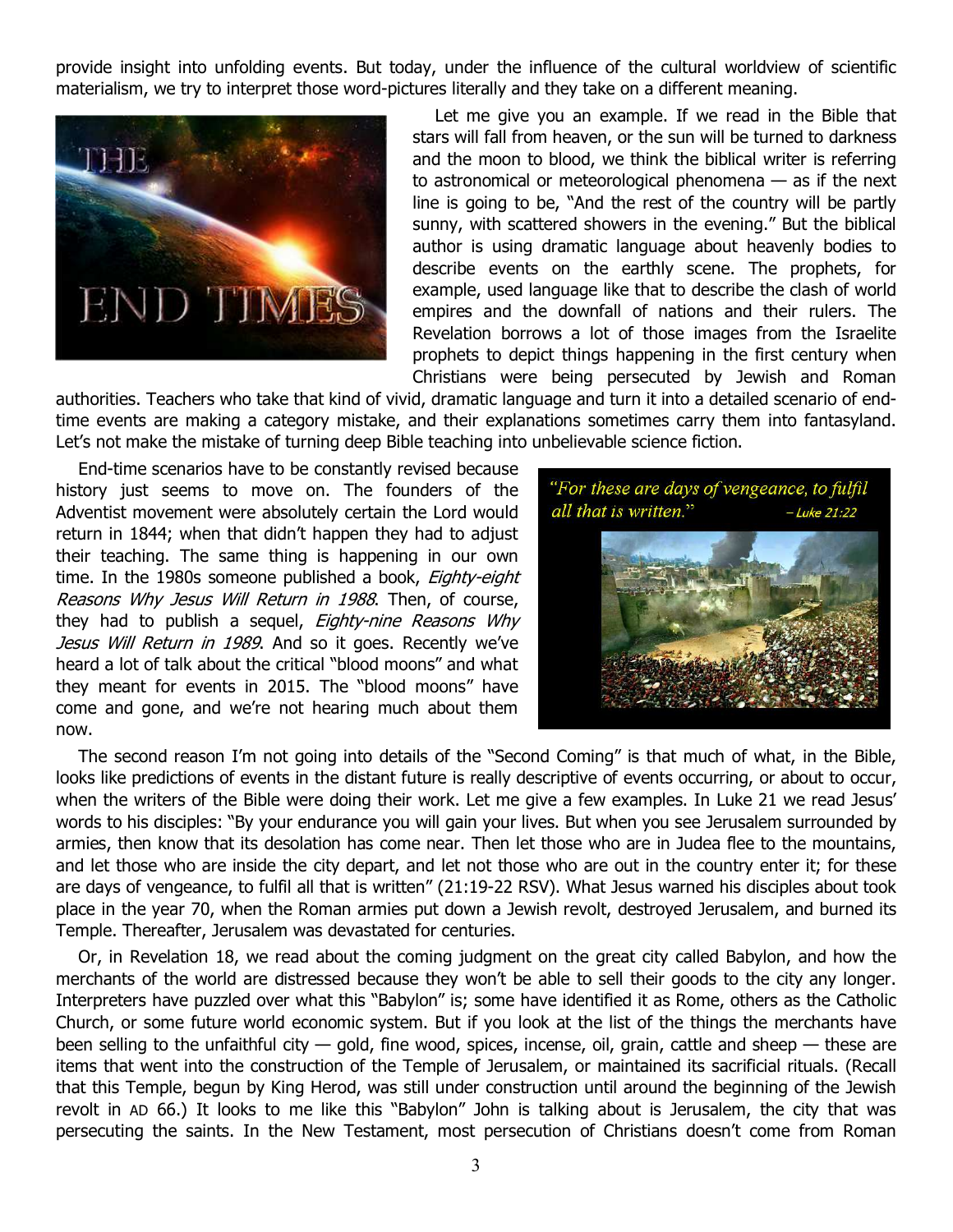authorities, but from the Jerusalem religious authorities. So "the end of the age" the Gospels talk about isn't always something yet to come in our day, but "the end" of the system that Jesus came to set right, the unfaithful religious establishment of that time.

About the Hebrew Scriptures, Paul wrote this to the Corinthians: these things "were written down for our instruction, upon whom the end of the ages has come" (1 Corinthians 10:11). Paul wrote this around the year 55, and if we take him seriously *that* time  $-$  not 2000 years later  $-$  was "the end of the ages." So when encountering what people call "Bible prophecy" we need to ask, "Does this really apply to us today, or some time in the near future? Or did it apply to things happening in the environment of the people who first heard these words from Jesus, the prophets, and the apostles?" In Matthew 24 Jesus predicts the destruction of the Temple, and his disciples ask him, "When will this be, and what will be the sign of your coming and of the close of the age?" Those are two different questions. A working knowledge of events in the ancient world especially the Jewish world — and what people were thinking at that time is a useful tool in trying to sort these things out.

In the third place, focusing on end-time events can be a diversion from our present mission as believers in the Lord. People who think the world is going to end tomorrow might be less likely to do what Jesus called his followers to do: to build toward the kingdom of God, bringing into reality in our world the new creation that Jesus launched when he rose from the dead. Jesus told his followers, "All authority in heaven and earth has been given to me" (Matthew 28:18), and taught us to pray "Thy kingdom come, thy will be done on earth as it



is in heaven." When God made this world he made it good, and he commanded people to "be fruitful and multiply"  $-$  to have dominion over the earth and exercise stewardship over what God has made, not to walk away from it thinking it's all going to disappear in a flash. That's why we, as a congregation, do the things we do: assist people through the Love Fund, host the Food Pantry, build homes in Mexico, support "One Family, One Purpose." We await the appearance of our Savior and the new bodies we shall receive when he comes, but the scenario of that day may not be what some popular preachers and media make it out to be. Meanwhile we're not deserting this world God has made, or failing to address its many needs.

I've spent a lot of time on the question of the "end times," but let's briefly explore some more ways we experience the Advent of the Lord. I've touched upon one way already: we meet the Lord Jesus when we take part in the mission he assigned to us, to take his name and his blessing to those in need. Right now the question of what to do with the refugees from the war in Syria is a hot political issue in our nation, an issue of national security. Whatever you and I think about that, what would we do if a refugee family did come to live in our community? Would we turn our back on them, or would we befriend them — as different from us as they might be in their beliefs and customs? I believe we all know the answer to that question that's consistent with the gospel of Jesus.

As his people we have his same mission to the suffering, the oppressed, the disadvantaged, the lonely. And there are plenty of people like that who aren't foreign refugees but have been living here all along. Can we hear Jesus' words to his disciples: "The poor you have always with you, and you can do good to them whenever you will' (Mark 14:7)? Can we hear him saying, "Inasmuch as ye have done it unto one of the least of these my brethren, ye have done it unto me" (Matthew 25:40 KJV)? Helping the less privileged, confronting injustice, encouraging forgiveness and reconciliation, bringing truth and light into dark situations — all these are ways in which you and I can manifest the coming of the Lord, and take part in his Advent.

Another way Jesus comes to us is the declaration of his Word. In many churches, that's really the only way in which people meet Jesus  $-$  which is sad, because there are so many more ways! But the Word of the gospel is vital to experiencing the Advent of the Lord. As the apostle Paul says (quoting the Book of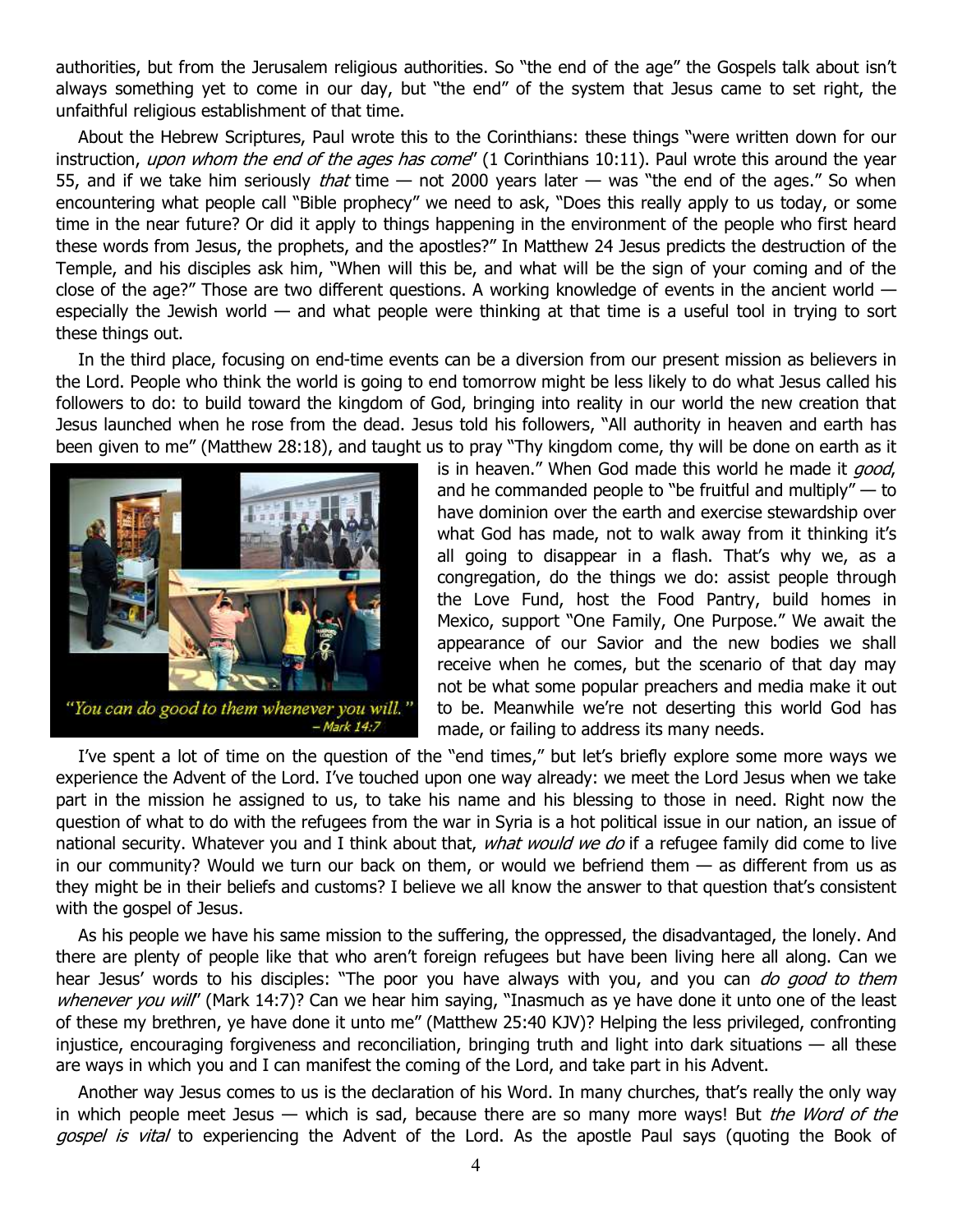Deuteronomy), "The word is near you; it is in your mouth and in your heart,' that is, the word of faith we are proclaiming: That if you confess with your mouth, 'Jesus is Lord,' and believe in your heart that God raised him from the dead, you will be saved" (Romans 10:8-9). In the New Testament, Jesus himself is the Word; John says, "The Word became flesh and lived among us." That's the heart of the Christmas message. The Letter to the Hebrews begins, "In the past God spoke to our forefathers through the prophets at many times and in various ways, but in these last days he has spoken to us by

his Son."

So Jesus becomes real to a person when the teaching of the Word of God helps them see the connection between the life of Jesus and their life. The Advent of the Lord takes place when the Scriptures penetrate their hearts, and they come to understand where they fit in the Creator's plan for this world he made. I trust this Advent has occurred for you and for me, but if it hasn't we need to talk! During our worship gathering there's always a time when you can come to the pastor, or one of the Elders or another leader, and say, "Tell me more about this, because the Word of Jesus has finally gotten to me and I need to make a decision today about how I can really connect with God."



So we've mentioned the coming Advent, the Advent of Jesus as we continue his mission, and the Advent of the Lord through the teaching of his Word. But here's another scenario in which we witness the coming of the Lord: through our experience of *truth and reality*. In Colossians 1 Paul writes these words: "He [Jesus] is the image of the invisible God, the firstborn over all creation. For by him all things were created: things in heaven and on earth, visible and invisible, whether thrones or powers or rulers or authorities; all things were created by him and for him. He is before all things, and in him all things hold together" (Colossians 1:15-17). This may



sound strange, both to believers and unbelievers — but just look around you at this earth and this vast universe; and if we believe what Paul is saying, what we behold is the Advent of the Lord Jesus because this is all *his work*. Sometimes we sing, "Turn your eyes upon Jesus, look full in his wonderful face, and the things of earth will grow strangely dim in the light of his glory and grace. " Sorry, I think that song has it wrong! In the light of Jesus, the "things of earth" become *more vivid and full of possibility*  $$ because he's behind them all.

In today's scientific culture we're inclined to separate material things from spiritual things as though they exist in separate realms. The Bible doesn't see reality that way; there's no difference between the so-called "natural" and

"supernatural," because God, through his Son, is the author of *all things*. He is the maker of all things through his Word — which, as we know is what the New Testament calls Jesus. For example, in Revelation 19:13 we read: "The name by which he is called is The Word of God."

Let me quickly refer to a discussion going on in the community of those who study the origin and nature of the universe — people called cosmologists or physicists. We all know about molecules and atoms, the tiny particles that make up the elements of our physical world. But what are those particles made of? Even smaller particles called protons, neutrons, electrons. But what are they made of? Bits of energy with fancy names like quarks, gluons, mesons. And what are these made of? In trying to answer this question, some physicists have come up with "string theory," the idea that underlying all matter and energy are just vibrations, strings of "sound," if you will, that vibrate in multiple dimensions at every point in the universe. Vibrating strings of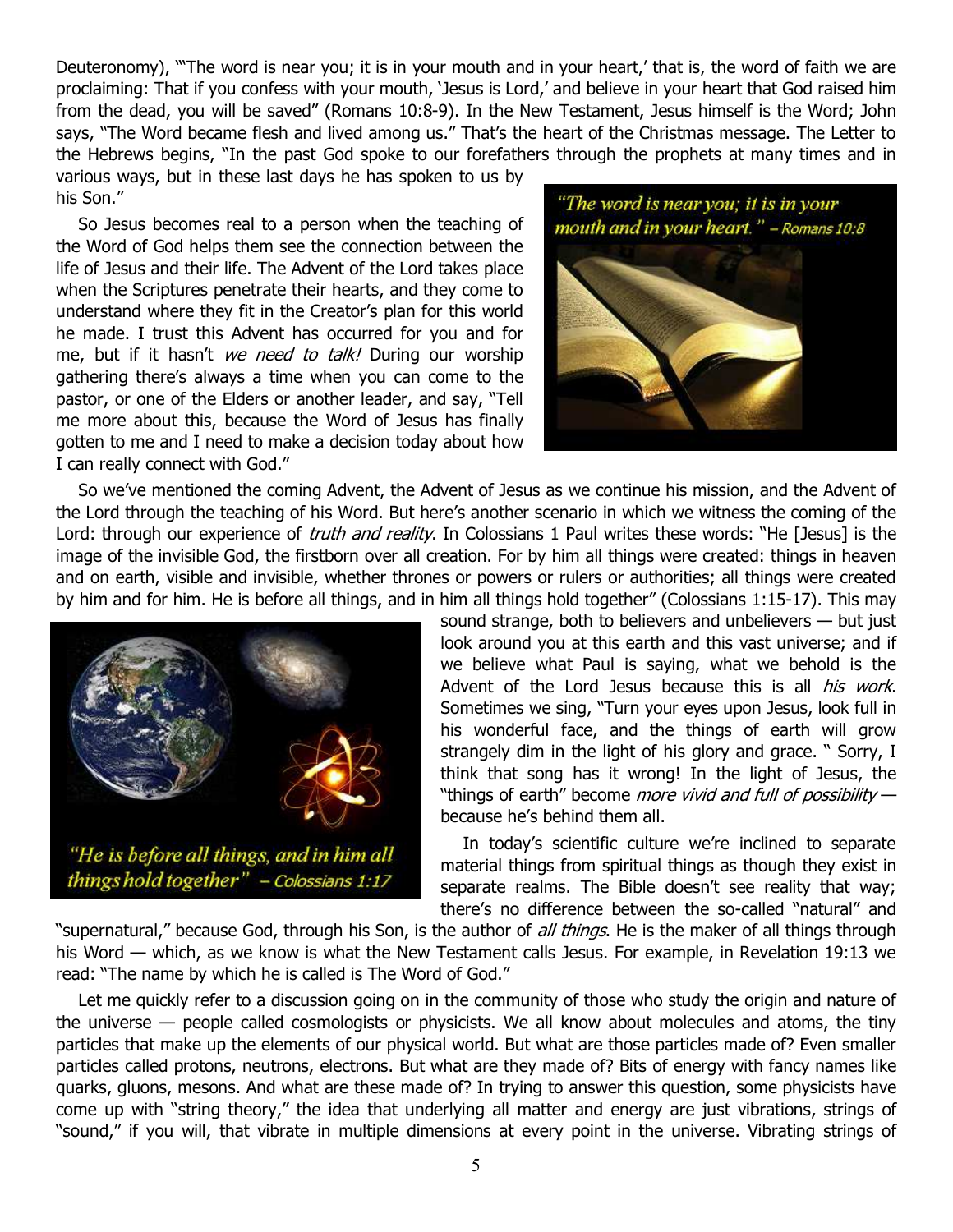sound? To me that seems like *words!* And the Bible says that through his Word, God has created all things, and sustains them through his Son, the Word of God.

Look for the Advent of the Son of God, then, as revealed in everything that exists, whether material things that make up the universe we live in, or immaterial things like information or words or thought. The Scriptures all move toward the vision the Apostle Paul articulates in Ephesians 1:10, that the Creator's purpose is "to bring all things in heaven and on earth together under one head" — that is, Jesus the Messiah.

Finally, look for the coming of Jesus in our worship together. Jesus told his disciples, "Where two or three are gathered in my name, there am I in the midst of them" (Matthew 18:20). If Jesus, by his Holy Spirit, is present with each believer, how much more is he present when believers gather as we do here each week. In what we do as worshipers, the Advent of the Lord comes to special focus. Psalm 22:3 proclaims, "Yet thou art holy, enthroned on the praises of Israel." The praise of the Lord, lifted in worship and song by those who love him, brings his presence into our midst in a powerful way. That's why music and song are so important in Christian worship; Christians are almost the only people who gather as a group to *sing* to the object of their worship. People of



non-biblical religions may gather for prayer  $-$  or what they call prayer, for their supposed god is a false god  $$ but typically they don't sing. (In some cases, like the Taliban in Afghanistan, they have banned all music.) Sometimes we sing a hymn that includes this stanza:

Let those refuse to sing Who never knew our God, But children of the heavenly King May speak their joys abroad.

That's why it's important that we sing  $-$  or at least try to sing  $-$  because that's how we give evidence that we know the Lord is here, *the Lord has come* — and is enthroned on the praise of his people.



 And, in worship, there's one special way in which the Lord Jesus comes to us. That's when we gather around his table, as his guests at the supper of the Lord. There are many ways of understanding what happens during Holy Communion (and some day I plan to give a whole teaching about that). But the one thing we must emphasize, today, is that when we receive the bread and the cup this is an Advent of the Lord. We, too, become present with the disciples in the Upper Room. When we read that Jesus said, "Do this in remembrance of me," both the Gospels and Paul use a word that means more than just a head trip, more than just remembering a historical fact about something that took place in the distant past but isn't happening any more. The Greek word *anamnesis* means

recalling something — bringing something from the past into our present experience. Holy Communion isn't just a kind of visual aid to help us remember that Jesus died on the cross once upon a time. It's a way of knowing that *the living Jesus is present* with us now. It's an Advent of the Lord.

So Jesus is coming! Let me summarize the ways his Advent takes place.

• He comes to renew God's creation, and transform us into the bodies that belong to that new creation. That's what the Bible calls the "blessed hope, and the glorious appearing of the great God and our Saviour Jesus Christ" (Titus 2:13 KJV).